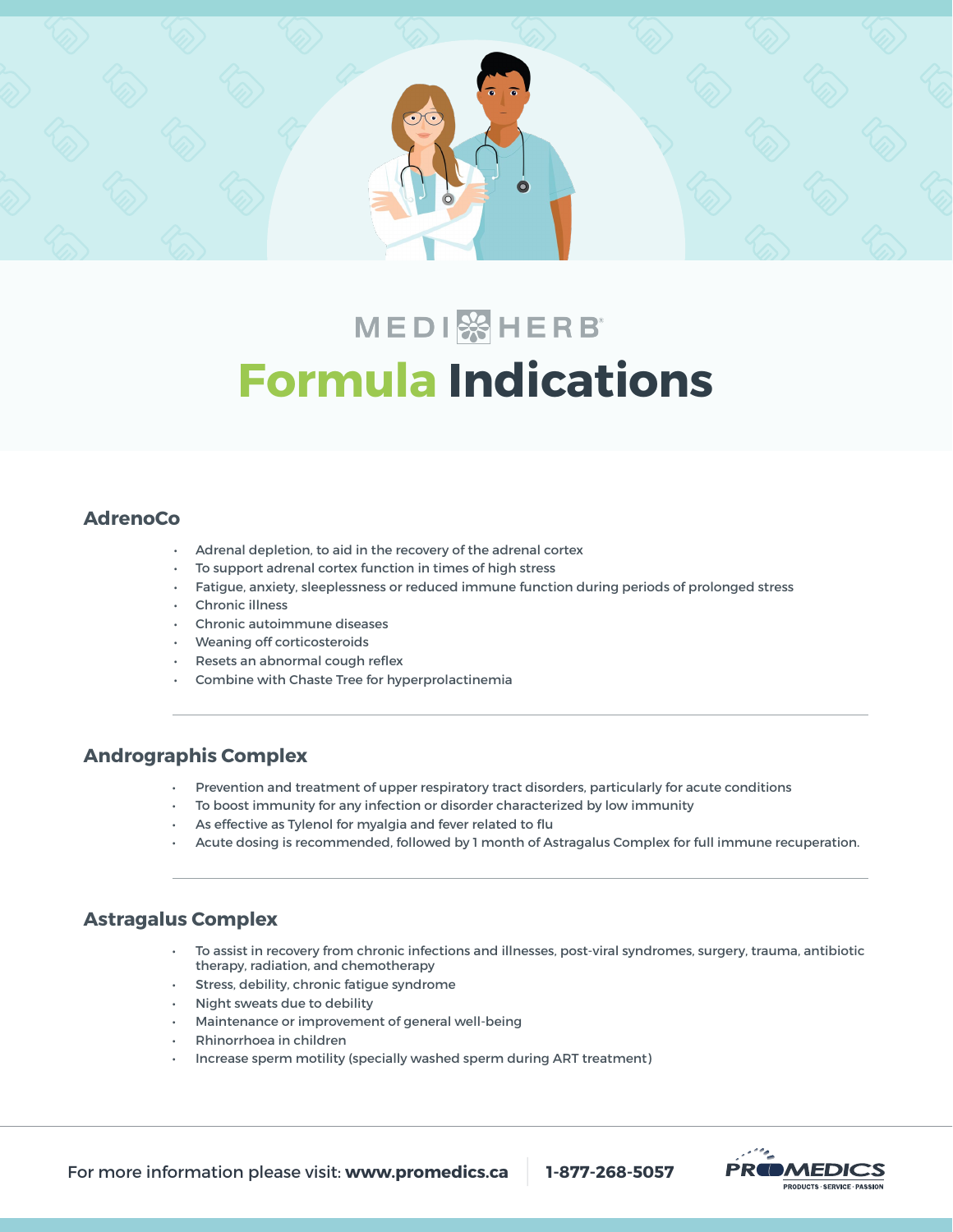#### **Bacopa Complex**

- To improve mental function, memory, concentration and possibly learning
- Relief of nervous tension, stress, and mild anxiety
- Assists in the maintenance or improvement of mental or physical well-being
- The ideal product for students to improve long term memory
- Increases T4 production
- Best taken with food to enhance absorption
- ADHD

#### **Bilberry**

- To support peripheral circulation and vascular integrity
- To ease the effects of occasional throbbing discomfort
- Maintenance of healthy eyes; visual response improvement and night vision, supportive for retinopathies
- Maintenance of healthy urinary tract function
- Antioxidant protection (anthocyanosides)
- Post-surgery edema
- Combine with Horsechestnut Complex for varicose veins and hemorrhoid support

#### **Boswellia Complex**

- Relief of the pain and inflammation of arthritis, osteoarthritis, rheumatism, juvenile arthritis, and endometriosis
- Assist in the treatment of leukotriene-mediated inflammation and hypersensitivity-based disorders such as asthma
- Assist in treatment of chronic inflammatory disorders such as ulcerative colitis, Crohn's disease, psoriasis
- Best taken with food to enhance absorption

#### **Broncafect**

- Acute or chronic cough
- Resets an abnormal cough reflex
- For healthy expectoration and relief of pulmonary congestion in cases of pneumonia, pleurisy
- Relieves catarrh, cough, and bronchitis

# **Chaste Tree**

- Premenstrual syndrome, especially premenstrual mastalgia, fluid retention and premenstrual aggravations (e.g., mouth ulcers, orofacial herpes)
- Menstrual disorders: amenorrhea, metrorrhagia, oligomenorrhea, polymenorrhea
- Endometriosis and fibroids
- Infertility due to decreased progesterone levels, luteal phase defect, or hyperprolactinemia
- Menopausal symptoms
- Combine with Echinacea Premium for acne (both men and women)
- Combine with AdrenoCo for hyperprolactinemia
- Combine with St. John's Wort or Nevaton Forte for PMDD

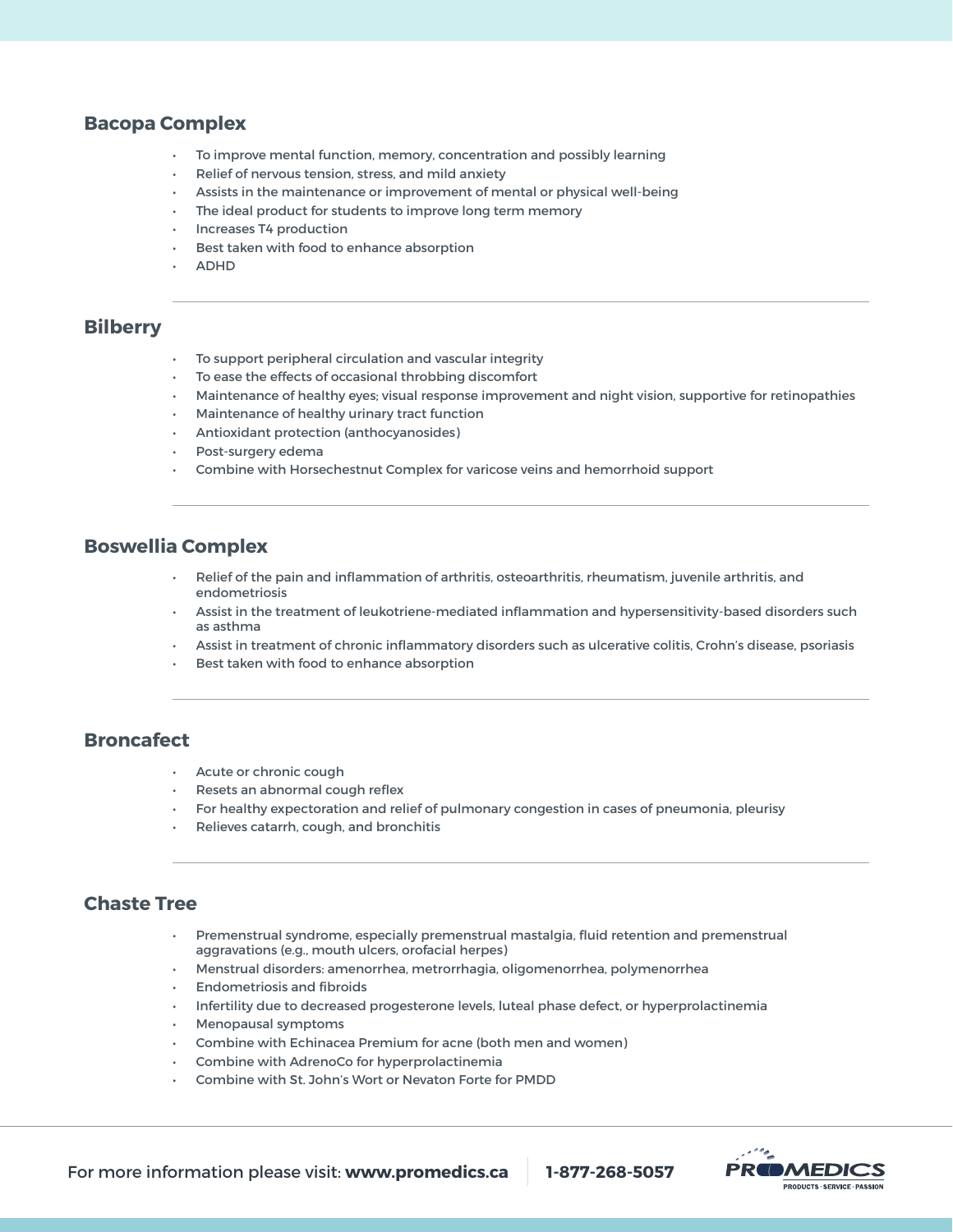# **Digest Forte**

- Poor digestion, lack of appetite, dyspepsia, flatulence, constipation
- Cholecystitis, gallstones
- Increases endogenous bile production
- Combine with Livton Complex for digestion and improved bile production
- Combine with Gymnema for reducing sugar cravings
- Take 15 minutes before a meal to improve GERD and bloating

#### **Echinacea Premium**

- Use when strong immune modulating activity is required (e.g., autoimmune diseases, allergies)
- Prophylaxis and treatment of infectious conditions such as influenza, colds, cystitis, shingles, septic processes, particularly those of a chronic or recurrent nature
- Mild septicaemia, skin disorders such as psoriasis, acne, eczema
- Temporary weakness of the body's defences; immune depletion caused by chemotherapy; weakened or suppressed immunity such as post-viral syndromes
- Combine with Rehmannia Complex for autoimmune conditions

# **FemCo**

- General female tonic and stress support particularly for those in their child bearing years
- Irregular menstruation, dysmenorrhea
- Delayed puberty
- Androgen excess and PCOS
- Reduced fertility and low libido
- Any condition associated with elevated prolactin
- Migraine headaches that have a hormonal component
- Night sweats
- Combine with AdrenoCo for PCOS
- Best taken with food to prevent high saponin content aggravating or causing GERD

# **Garlic**

- To assist in lowering blood lipid levels
- Treatment and prevention of coronary artery disease; atherosclerosis, mild hypertension
- Conditions requiring improved peripheral circulation
- Relief of respiratory tract congestion, such as symptoms of common cold and influenza
- To help modify bowel flora
- Supports Nrf2-ARE pathway for intracellular and intranuclear detoxification
- Combine with Golden Seal, Vitanox, and Slippery Elm to weed out pathogens and heal the gut

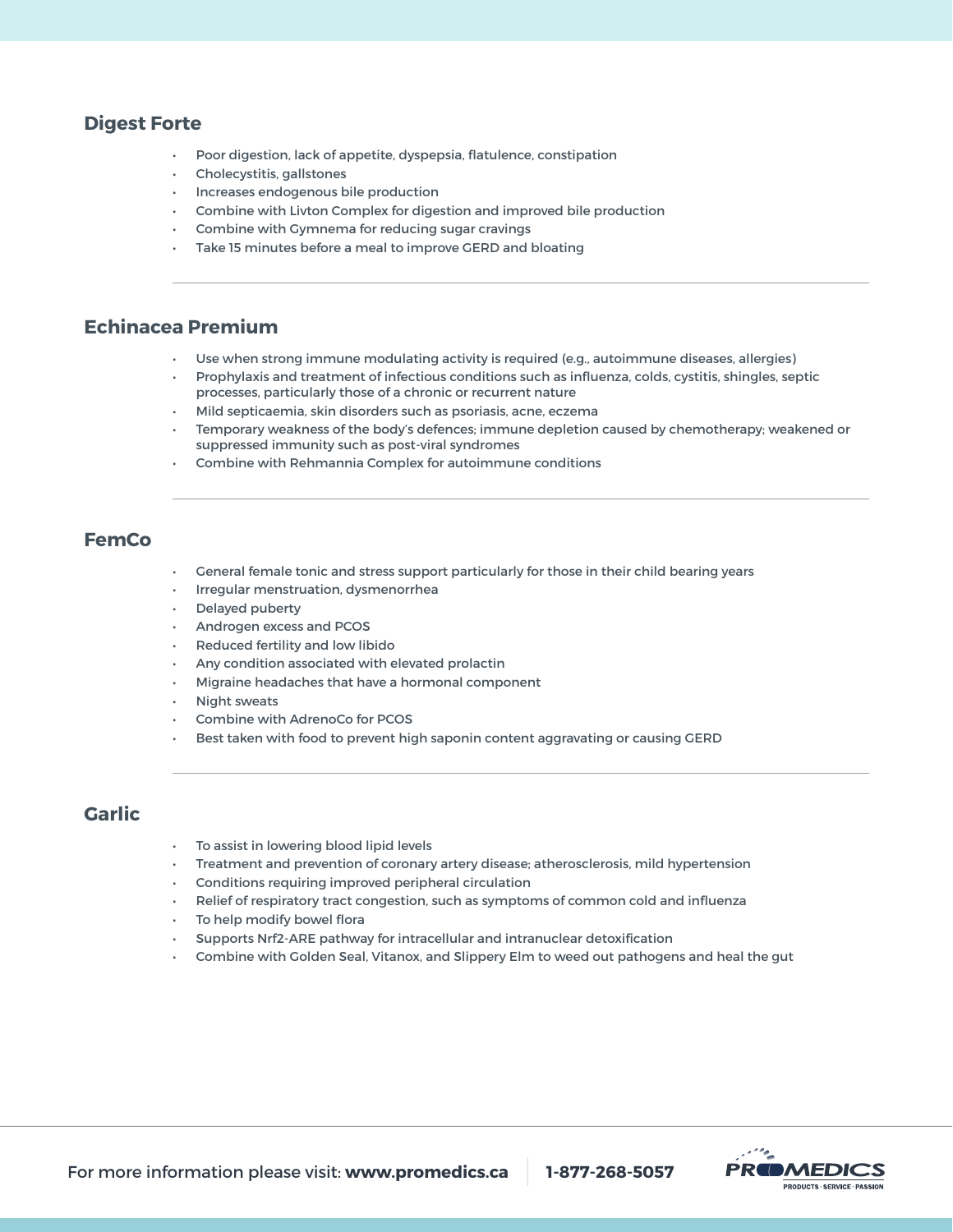# **Ginkgo Forte**

- Early stages of Alzheimer's disease; multi-infarct dementia; stroke of recent onset
- Restricted cerebral blood flow and its related symptoms; peripheral arterial disease
- Vertigo and tinnitus of vascular and involutional origin; idiopathic sudden hearing loss; disorders due to reduced retinal blood flow
- To enhance cognitive function, including short term memory
- Effects of high altitude or hypoxia; antioxidant activity; anti-PAF activity, especially for asthma
- Congestive dysmenorrhea
- To enhance short-term memory

# **Golden Seal**

- Mucous membrane tonifier
- Catarrhal states of the mucous membranes when unaccompanied by acute inflammation (especially upper respiratory)
- Intestinal dysbiosis
- Disorders of the ear, nose, mouth, throat
- Uterine and pelvic haemorrhagic conditions, genitourinary tract discharges
- Acute infectious diarrhoea, gastritis, peptic ulcer, hepatic symptoms, skin disorders
- To help modify bowel flora
- Combine with Garlic Forte, Vitanox, and Slippery Elm to weed out pathogens and heal the gut

# **Gymnema**

- Hyperglycemia, diabetes
- Reactive hypoglycemia
- To assist weight loss by suppression of appetite
- Combine with Digest Forte to reduce sugar cravings
- Best take before a meal to reduce caloric intake and blood sugar levels

# **Horsechestnut Complex**

- Chronic venous insufficiency
- Aching legs and feet, edema of the lower limbs, varicose veins, hemorrhoids; lymphoedema, ascites, thrombophlebitis
- Tissue injury such as sprains and strains
- Poor peripheral circulation
- Disorders where local tissue edema may be involved, such as trigeminal neuralgia
- Restless leg syndrome of vascular origin
- Combine with Bilberry for varicose veins and hemorrhoids
- Best taken with food to prevent high saponin content aggravating or causing GERD

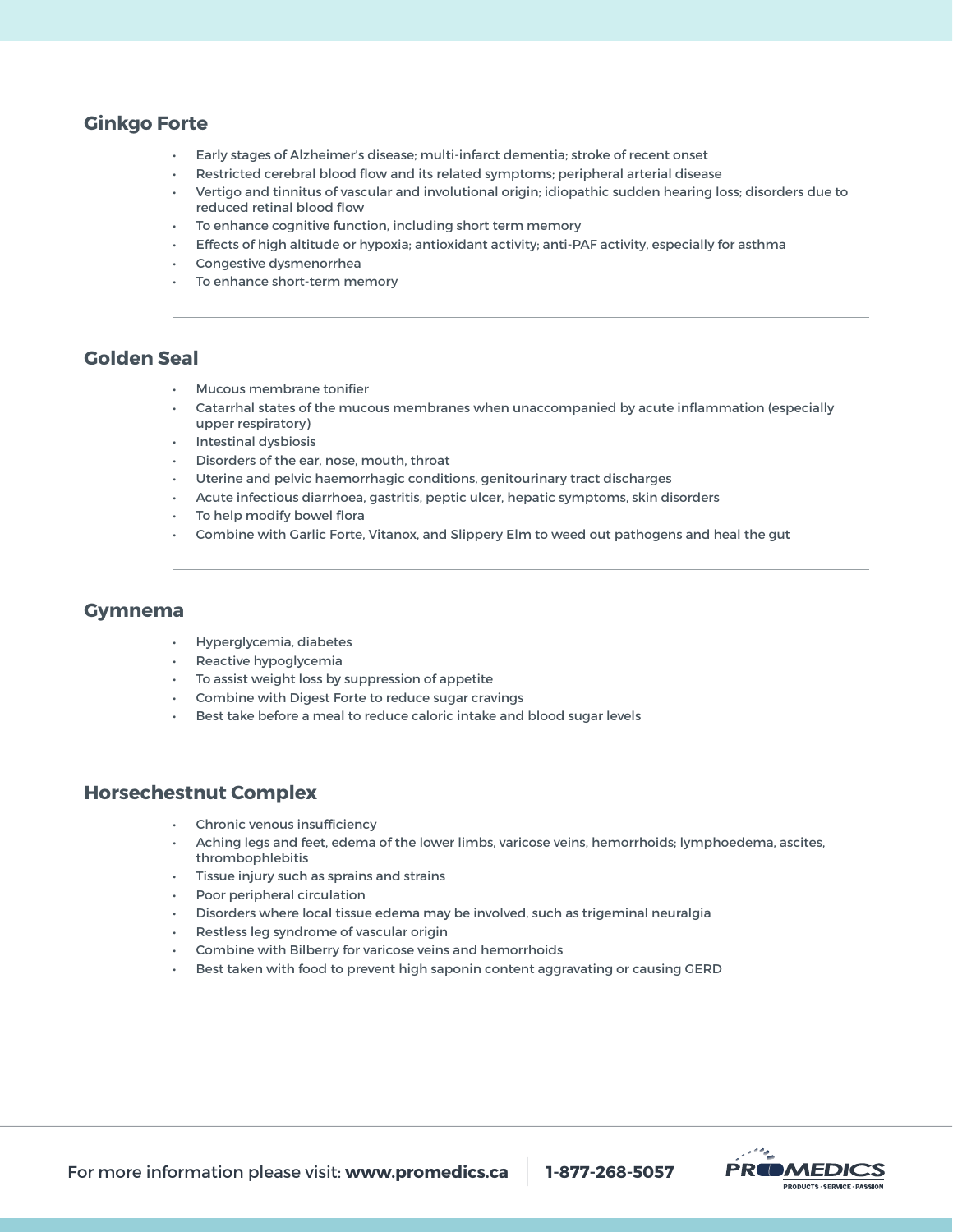## **Kava Forte**

- Anxiety disorders
- Sleep disorders
- Benzodiazepine withdrawal or taper
- Spasm of the urinary tract, Bladder Pain Syndrome/Interstitial Cystitis
- Hypertonic muscles
- Combine with St. John's Wort for anxiety with depression

# **LivCo**

- Enhances phase I and II liver detoxification
- Toxin overload or poor hepatic detoxification function
- Conditions associated with poor liver function such as headache, allergies, skin disorders, nausea, food intolerance, constipation
- Overindulgence in alcohol or rich, fatty food
- Exposure to environmental or chemical toxins
- Combine with Garlic Forte and Vitanox for Nrf2/ARE pathway enhancement
- Combine with Chaste Tree for fibroid reduction
- Avoid taking with food if history of low iron

#### **Livton Complex**

- Insufficient gallbladder and liver function, dyspepsia
- Gallbladder disorders and reduced bile production
- Loss of appetite, flatulence, nausea, intestinal bloating, constipation
- Skin and gastrointestinal disorders associated with reduced or disordered digestive liver function
- Best taken before a fatty meal to increase digestion

#### **Nevaton Forte**

- Depression, nervous breakdown, fatigue, debility
- Nervous tension, stress, mild anxiety, volitility
- PMS irritability and anger
- PMDD
- Macular degeneration
- Combine with Chaste Tree for PMDD

## **Rehmannia Complex**

- Chronic inflammation
- Autoimmune diseases such as rheumatoid arthritis, systemic lupus erythematosus, ankylosing spondylitis, Graves' disease, Hashimoto's thyroiditis
- Migraine or headache, especially where there is liver involvement
- Bitter in nature so best taken before a meal

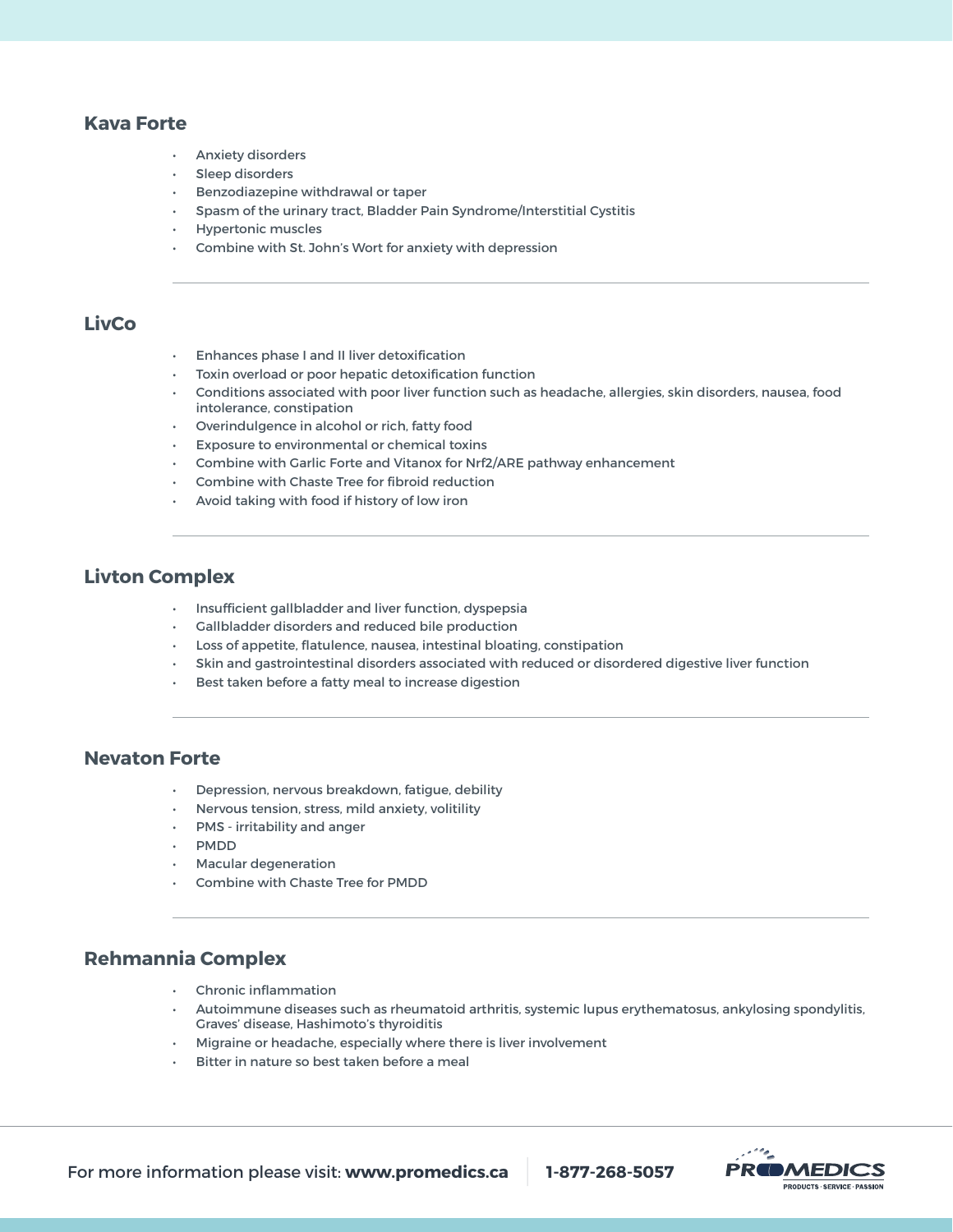# **Rhodiola & Ginseng**

- Fatigue, mental and/or physical exhaustion
- Improves mental performance, concentration and memory, especially when under stress
- Improves physical performance and endurance
- Improves sexual function in men
- Relieves menopausal symptoms
- Improves mood in mild to moderate depression
- Increases sperm count, motility, and morphology

#### **Silymarin**

- Hepatitis, non-alcoholic and alcoholic liver damage/disease, abnormal liver function, and fatty liver
- Exposure to chemical pollutants, including orthodox drugs
- Prophylaxis of conditions caused by oxidative stress
- Dyspeptic complaints; preventing gallstone formation, gallbladder problems
- Avoid taking with food if history of low iron

# **Sinus Forte**

- Hay fever, sinusitis, middle ear problems, sore throat (upper respiratory)
- Congestion in or inflammation of the respiratory tract, especially common cold, influenza, bronchitis, catarrhal stage of measles, conjunctivitis
- Seasonal allergies
- Combine with Golden Seal for increased mucous membrane tonification

#### **Slippery Elm 400mg**

- Inflammation of the gastrointestinal tract especially esophagitis, gastritis, colitis
- Ulceration of the upper gastrointestinal tract
- Constipation and conditions where a soft stool is required (e.g., hemorrhoids)
- Irritable bowel syndrome
- As an aid to encourage the growth of beneficial bowel flora
- Combine with Golden Seal, Garlic Forte, and Vitanox to weed out pathogens and heal the gut
- Take before a meal for peptic ulcer disease
- Take after a meal for GERD
- Always take with a large glass of water to prevent constipation
- Take 2 hours away from other medications

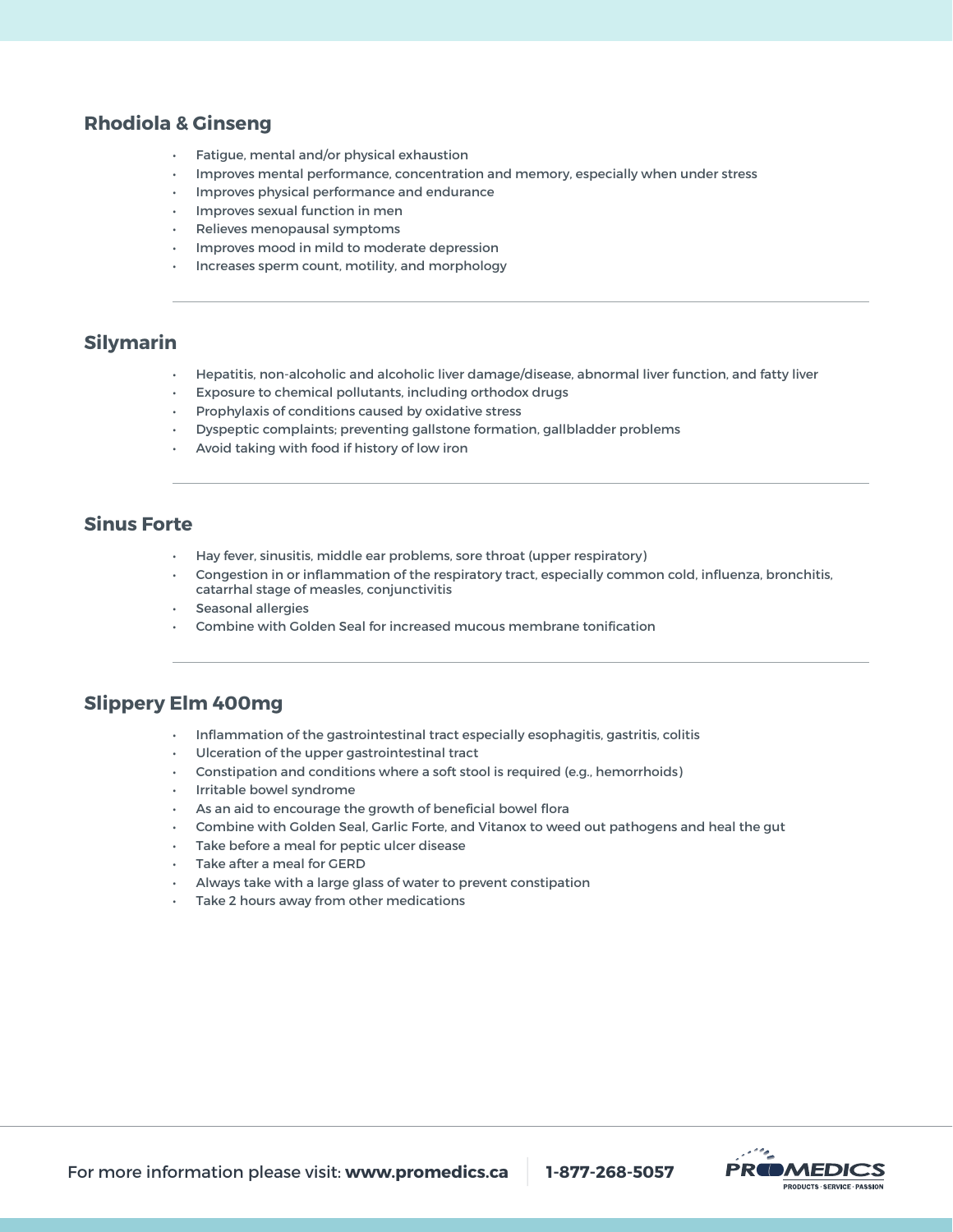#### **St John's Wort**

- Viral infections, especially cold sores, chicken pox, shingles, glandular fever, herpes, hepatitis, cytomegalovirus, Ross River virus
- **Neuralgia**
- Depression (mild to moderate)
- Mild anxiety, stress, insomnia
- Anxiety and tension associated with menopause
- Combine with Kava Forte for anxiety and depression
- Combine with Chaste Tree for PMDD
- Combine with Andrographis Complex for acute viral infections

# **Tribulus Forte**

- Male infertility, impotence, lowered libido
- Female infertility, menopause
- PCOS
- Improve physical performance
- To restore or build vitality (especially during convalescence or after surgery)
- Assist in responding to stress
- Best taken with food to prevent high saponin content aggravating or causing GERD

## **Turmeric Forte**

- Neuroinflammation: neurodegenerative diseases
- Parkinson's, Alzheimers's Disease
- Concussion recovery
- **Depression**
- To wean off antidepressants

#### **Valerian Complex**

- Insomnia, restlessness, irritability
- Mild anxiety
- Nervous tension, stress
- Muscle cramps
- Yin deficiency (e.g., night sweats, anxiety, palpitations, insomnia)